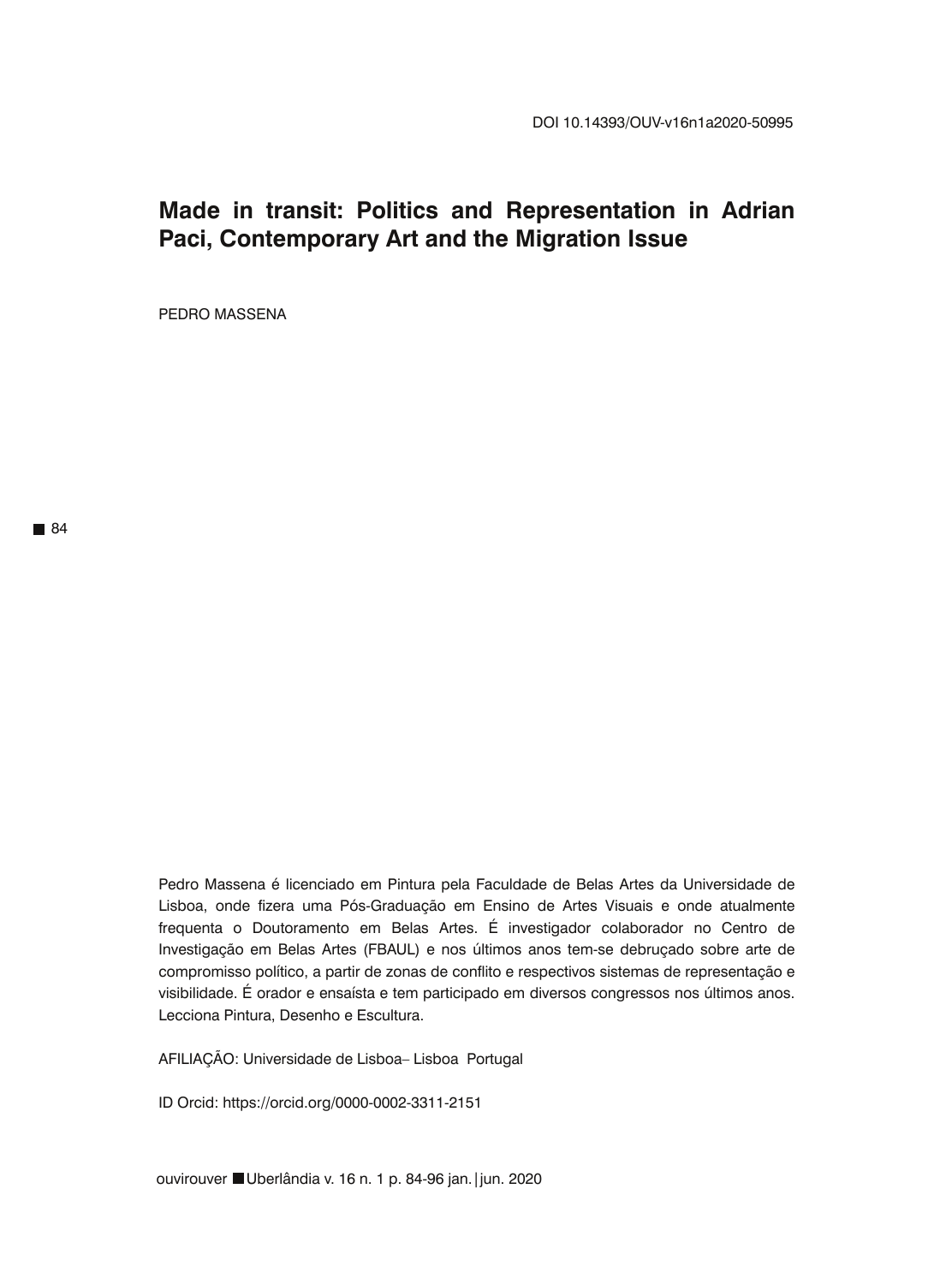## **ABSTRACT**

Narratives of place and displacement, and their relationship with the identity making process, occupy nowadays a central position towards the definition of contemporary art. The aim of this article is to analyse the current relationship between economical, social and political conflicts and representational systems in the realm of contemporary art. The work of Adrian Paci, his creative thought and process, question among other issues, the realm of transitional belonging as we can see in projects such as *The Column* (2013) or *Centro di Permanenza Temporanea* (2007). These reflections generate a new poetical and sensitive matrix on the debate about conflict in a global era and the edifice of identity. Security has become the sacrament of our time, blessed by the omnipresence of borders that transformed our own skin on a partitioning device, generating latitudes that have become silent, blocking prisons.

## **KEYWORDS**

Irrepresentable; transience; invisibility; moving image; fact

## **RESUMO**

As narrativas do lugar e deslocamento, e respectivas relações com o processo de construção de identidade, ocupam atualmente uma posição central no eixo que estrutura a arte contemporânea. Este artigo visa analisar a atual relação entre conflitos de ordem económica, política e social e os sistemas de representação no campo da arte contemporânea. O trabalho de Adrian Paci, o seu pensamento e processo criativo questiona, entre outros assuntos, o campo do sujeito em trânsito e da presença transitória, como podemos constatar em projetos como *The Column* (2013) ou *Centro di Permanenza Temporanea* (2007). Estas reflexões geram uma nova matriz poética e sensível que ilumina o debate sobre o edifício da identidade numa era global de conflito. A segurança tornou-se o sacramento da nossa época, abençoada pela omnipresença de fronteiras, muros e limites, transformando a nossa própria pele num dispositivo de partição, gerando latitudes que se tornaram opacas e silenciosas prisões.

# **PALAVRAS-CHAVE**

Irrepresentavel; transitoriedade; invisibilidade; imagememmovimento; facto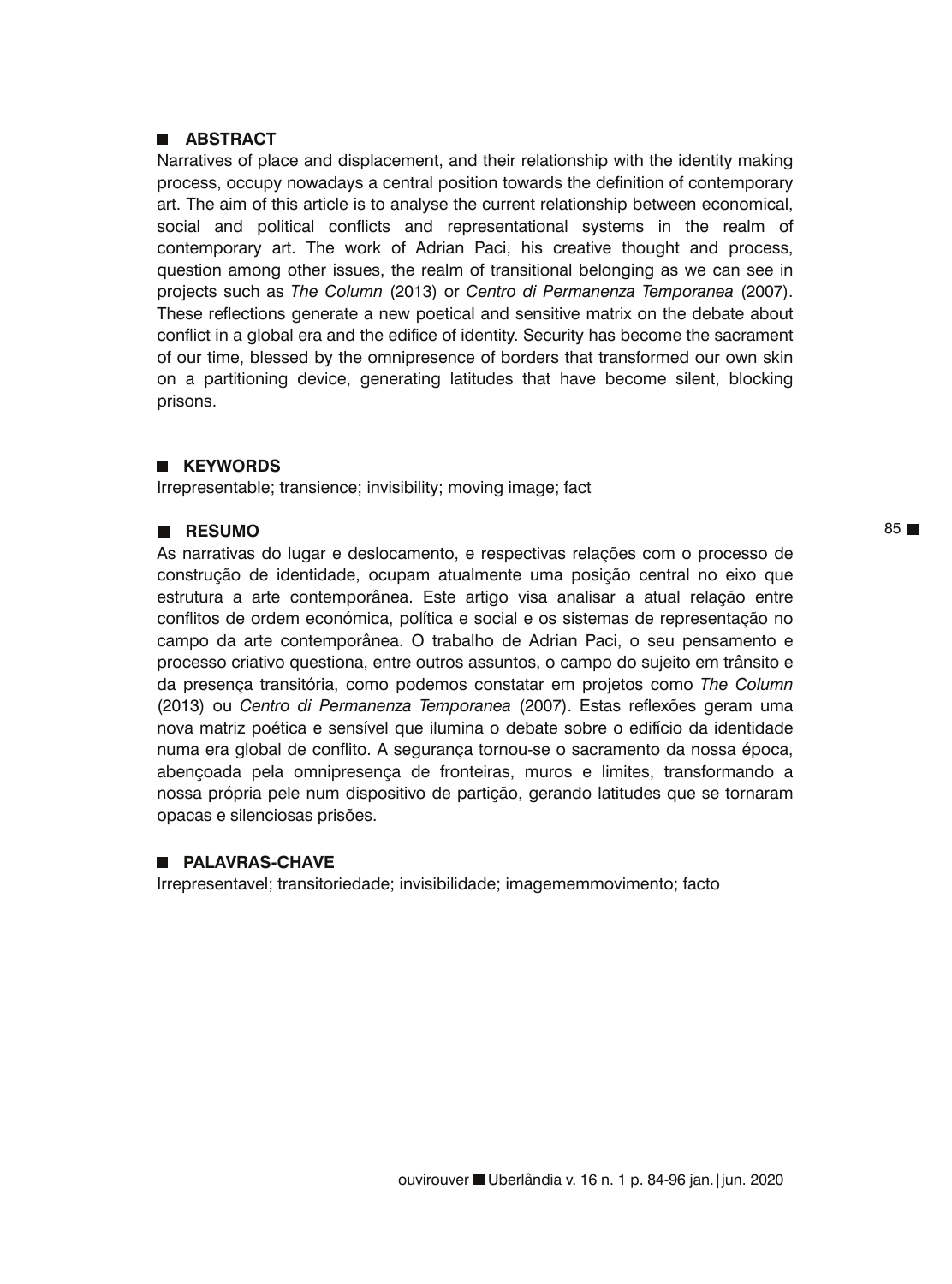#### **1. Introduction**

On February 2007, the writer and curator Roger Buergel announced three questions that would frame *documenta12* in Kassel: "what is bare life?", "is modernity our antiquity?" and "education: what is to be done?"<sup>1</sup> Isolating the first question and invoking the Italian philosopher Giorgio Agamben, we will establish an articulation between the ethical, juridical and political dynamics and the production of identity within the mobility and transient conflict areas, from a representational and visibility scope. Following this purpose we will also reflect on the ways these domains are currently addressed by artists and how is the migration issue, as well as the figure of the refugee or asylum seeker, structured in terms of representation.

The term globalization carries in itself an ambiguity, containing a potentially empty meaning. The work of artists such as WalidRaad, Steve McQueen or Francis Alys opens a debate where aesthetics may challenge the conventional structure of representations, specially the unbalanced distribution of the sensible within a neoliberal global system that builds the present political imagery.<sup>2</sup>

The last decade has shown us creative strategies that requalify the aesthetic realm in a political sphere. Projects from artists such as FrancysAlys or Thomas Hirschhorn are placed and also situate us, the spectators, in a blurred and ambiguous limit, subtly omitted, between fact and fiction. And it is with this polysemic gesture, in this unfocused gaze that we can find a poetical representation of *bare life*, rooted on a sensible and relevant critical analysis.

We will approach the identity making process subject by calling the concept of *bare life* from the Italian philosopher Giorgio Agamben. This is a term that we consider fundamental in order to understand the status of the refugee and, at the same time, the hierarchy structures within their representational and visibility sphere.

During a lecture in 1982 in Vermont, Michel Foucault, established the guidelines about the process in which power may install itself in the body of the individual and his ways of life. These thoughts would lead his analyses through the dynamics of the sovereign power and biopolitcs, rooted on a double political link: objective processes of totalitarianism and subjective individuation techniques. The political techniques concern the natural life of the individuals through an engagement of these with the biopolitics. This relation appears through direct mechanisms such as the right to vote, the representative democracy or surveillance systems in favour of the common security. Those techniques are articulated to the technologies of the *self*, which are grounded on a subjectivation process that generates on the individual a link to his identity and conscious and, at the same time, to an external controlling power.

In order to explore the mentioned subjects we will appeal to the Albanian artist Adrian Paci, and analyse one of his projects, a single-channel video produced in 2012 entitled *Centro di Permanenza Temporanea*. This work is placed, in terms of aesthetic speech and according to our vision, between the dimensions of fact and fiction that Jacques Rancière explores, pointing that fiction means to forge not to

<sup>1</sup>Buergel, Roger 2005. "documenta12: Leitmotifs". Acessed November 18 https://www.documenta12.de/en/leitmotive.html.

²Rancière, Jacques. 2004. *The Politics of Aesthetics: The Distribution of the Sensible*. Translated by Gabriel Rockhill. London: Continuum Internacional.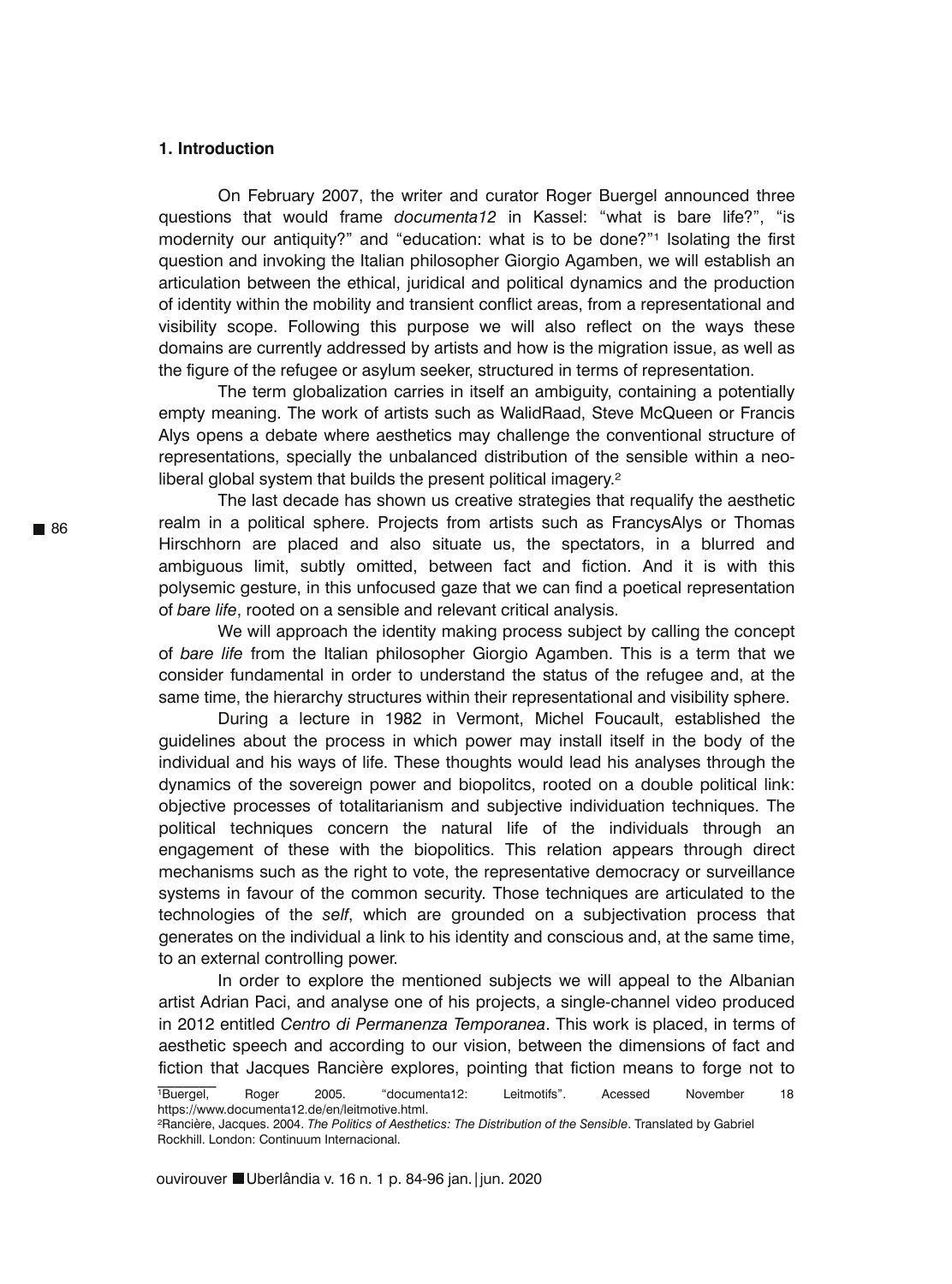feign. "Originally, *fingere* doesn't mean 'to feign' but 'to forge'. Fiction means using the means of art to construct a 'system' of represented actions, assembled forms, and internally coherent signs."<sup>3</sup> On this subject T.J. Demos adds that:

> Fiction doesn't obscure reality; rather, as a hybrid formation of documents and imaginary scenarios, it elicits its deepest truths (…) fiction does not immobilize politics; rather it is politics' condition of possibility. (Demos 2013, 197)

According to Jacques Rancière the artistic speech has in itself the potential of reorganizing the visibility domain. This restructuring power, in contrast with governmental policies and mass media communicational hierarchy channels, may turn the representational realm more equitable.

## **2. Centro di PermanenzaTemporanea**

The camp, and its contemporary *metamorphoses* such as waiting areas at airports, constitutes the fourth, inseparable element that has now added itself to – and so broken – the old trinity composed of the State, the nation (birth), and land.<sup>5</sup>

This project by the Albanian artist, once also a political refugee Adrian Paci, is a single-channel video projection produced in 2007. The action occurs in an airport runway and begins with a static shot where we can see a mobile stairway from a lateral point of view. This structure gives access to a plane that seems to have been deliberately cut off from a composition where the viewer can observe the large airport runway and listen to distant jet sounds coming from other planes.On a second high angle shot and now in a front perspective taken from de top of the stairway, a key-element on the construction of the video and conceptual thought of the artist, one may observe the methodical and orderly, yet reluctant, arrival of a group of people. In a first moment and from the title of the artwork they could be thought as prisoners and, in fact, some illegal immigrants were casted in this piece. On a close-up shot one can now notice the slow, silent and sullen walking of this group of people, apparently devoid of any travel item and wrapped in a dialogical emptiness, with no communication between them.

The subject related atmosphere now changes and a moving shot becomes personal, capturing the facial expressions and also calling the observer for a now more intimate analysis of the moment. We can now realize that there are various origins among this group and, if one can recognize it as the International Airport of San Jose, the direct question of migration at the USA/Mexico border appears. The viewer is now driven into the question of origin and identity of the individuals, which seem, for a regular first-world viewer, to come from South America, Africa and Asia. Their expressions are closed, they suspect about the observer, who portrays them, and one can now sense a feeling of anxiety and discomfort, from a threatening and

³Rancière, Jacques. 2006. *FilmFables*. Translated by Emiliano Battista. Oxford: Berg.

Demos, T. J. 2013.*The Migrant Image: The Art and Politics of Documentary during Global Crisis*. Duke University Press: Durham & London. https://doi.org/10.1215/9780822395751

Agamben, Giorgio. 1998. *Homo Sacer: Sovereign Power and Bare Life*. Translated by Daniel Heller-Roazen. California: Stanford University Press.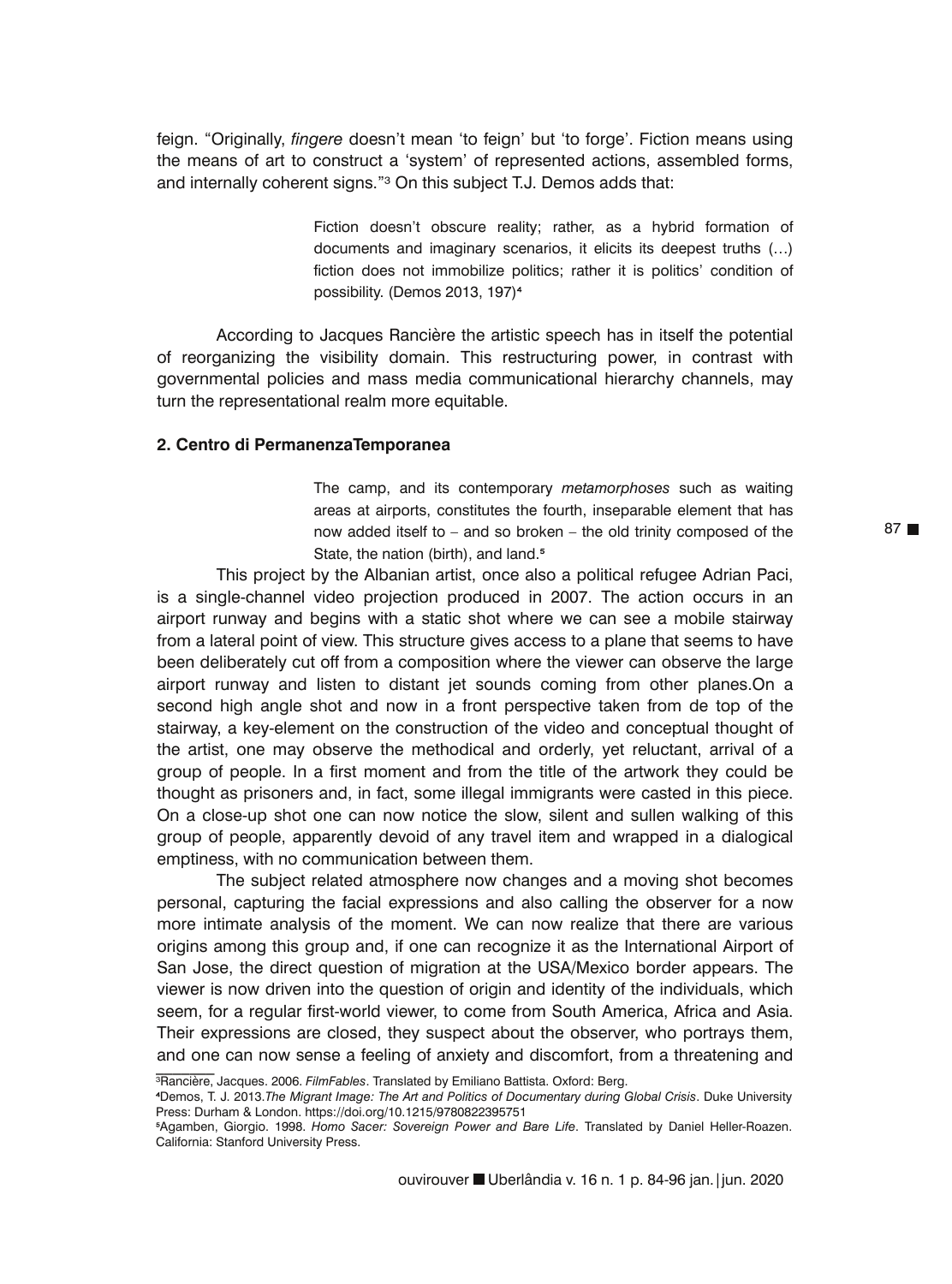inexpressive passivity. There is also a feeling of loss between the intersected gazes, in a quest for an arrested identity. The moving shot that was wandering between the faces initiates a slow removal movement that for the first time informs the viewer that the stairway is not connected to any plane, it is a path without an exit, an inoperative and isolated arrival point, a cell in an island. The angle of the shot opens and moves away from the group, now observed on their immobility and impossible transit. This arrested movement is here in contrast with harsh jet sounds listened at the airport runway along with the busy procedures of the arriving and departing planes, icons of mobility and globalization. Still in the same shot one can sense a personal dimension due to its front and direct perspective between the group and the viewer, which originates a direct encounter, as the first is in a position of analysis and scrutiny, in a globalized present *panopticism*.

The shot travels away from the group showing the stairway, seen from a lateral point of view, at the centre of the frame. This is a carefully designed geometric composition where the early career as a painter and background of the artist can be perceived. The sound is now more intense, setting the contrast between the group, still and for an undefined period of time at a stairway which is crossed at the background by the unaware functioning of an international airport. The video ends with a transition between four different points of view of the group at the structure, in which the last is a slow removal on the opposite direction of them, left in a tense and imposed immobility at a *non-place<sup>7</sup>*, metaphor of a legal limbo perpetuated by the temporary detention centres for refugees and asylum seekers.

Besides being the title of this project *Centro di Permanenza Temporaneo* is also the Italian official name for the governmental areas that receive asylum seekers, refugees and undocumented migrants. This project also aims to critically deconstruct how the media and the current political discourse characterize these individuals, frequently portrayed as invaders or criminals, despite their background. There is in the particular dimension of immobility of the workers a strong layer of transgression, stressed by the delayed revelation of the non-boarding and imposed by a context of unstoppable sophistication and *rematerialization* of the southern borders, a phenomena of reinforcing and re-building of the nation-state limits.

The artist shows in this project an interest about circumstances and spaces in between, where one can also sense that something or someone is loosing its identity or part of it, entering at the same time a new physical or social dimension that does not guarantee, and it often drains it, the existence of a new identity. *Centro di Permaneza Temporanea* is about migration but not only, it is also about this space in between, in a moment of transition at a threshold that implies a choice, and the state of being that is generated or frozen within these dynamics. A transitional and existential moment, from a state, which the individual is necessarily obliged to loose for another that he will probably not reach.

#### **4. Bare Life, State of Exception and the Homo Sacer**

We will try to illuminate the question around the production of identity within

Foucault, Michel. 1977. Discipline and Punish: The Birth of Prison. Translated by Alan Sheridan. New York: Random House.

Augé, Marc. 1992. *Non-Places: An Introduction to Anthropology of Supermodernity*. London: Verso.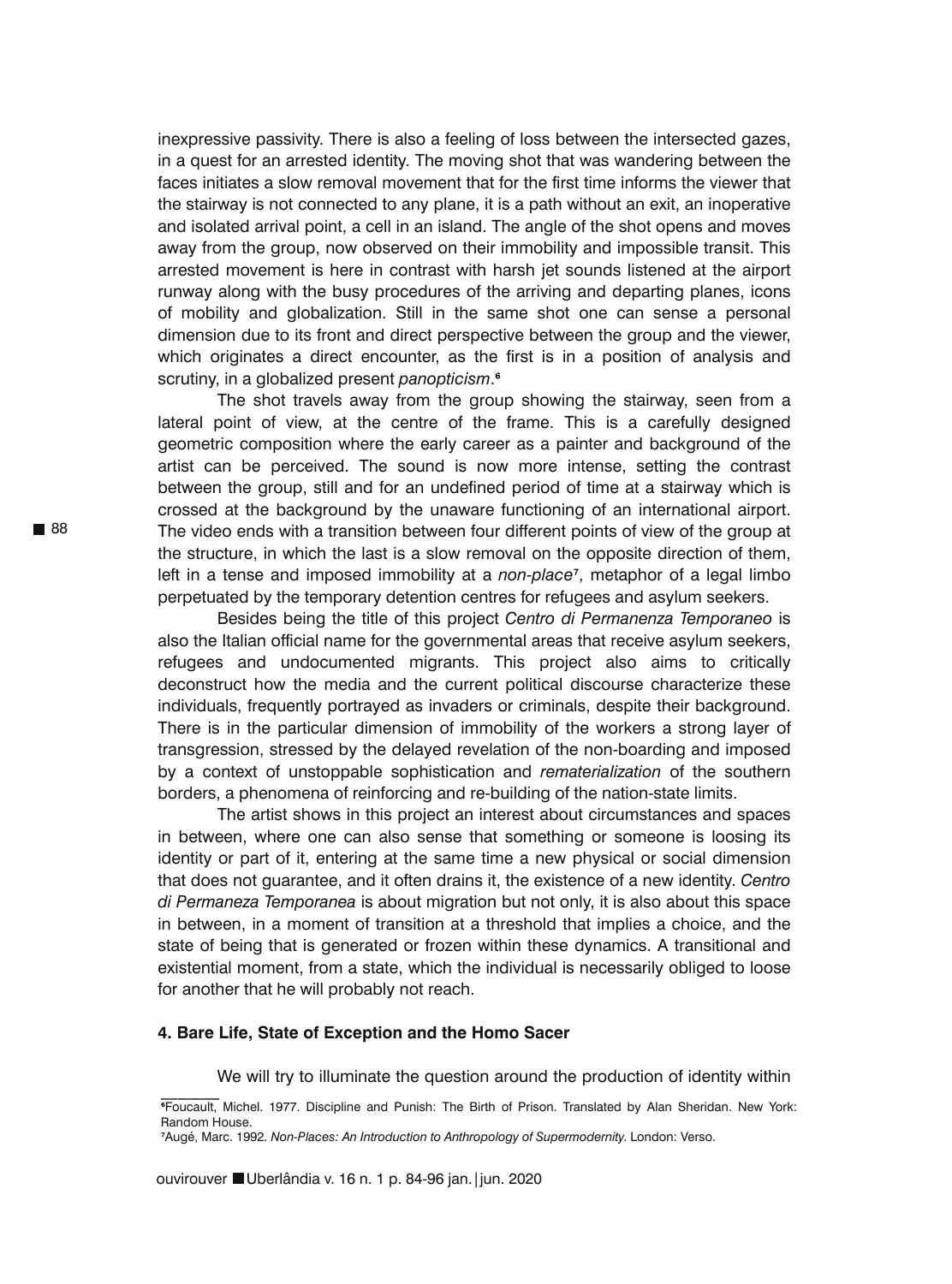the political and ethical mechanism among three issues: the refugee camp, forced displacement and transmigration groups; calling the state of exception theoretical approach by Giorgio Agamben, his figure of the *homo sacer* and the definition of *bare life*. The identity question will also be explored towards the ethical, political and biological dimensions of representation and hierarchies of visibility in the contemporary art realm. The work of Adrian Paci will constitute a trigger and a symmetric figure between a source of information and its possibility of thought, and a limit around the (in)consistency within the representation of the refugee figure. According to the art historian Milena Tomic any work engaged with the question of *bare life* has to include and predict the challenge of its ubiquity<sup>8</sup>, in the sense that Agamben sees the concentration camp as both an anomaly of the past and the hidden matrix of the present.<sup>9</sup>

The present geo-political situation in which multitudes, and specifically lives lived on the margin of political representation, are reduced to what the Italian philosopher Giorgio Agamben called *bare life*, is one of the axes of the present paper. The mentioned representation is not merely political, Agamben is also interested on the juridical, social and biological dimensions of these groups and their ways of living, analysing the dynamics that define their condition and the places they live or are forced to. This ontological status evokes a warning from the Italian philosopher: is this a condition that characterizes an erratic drift occurring during our modern times or a possible and near future for every one of us, potentially *homenissaceris*?

The globalization represents, according to Agamben, an emergent paradigm of a recently empowered and globally expanded sovereignty, which has originated transmigration zones and *statelessness*. Agamben sustains:

> And that the inclusion of *bare life* in the political realm constitutes the original – if concealed – nucleus of sovereign power. It can even be said that the production of a biopolitical body is the original activity of sovereign power.<sup>1°</sup>

*Bare life* or *naked life* is an individual status to which was extracted political identity and exposed to a non-mediated application of power by the State. According to Agamben we are living, in our modern era, a universalization of the exception based on politics of equality, which turns the refugee into a paradigmatic reality, the suspension of the rule among the citizen creating an uniformization based on exclusion, and structuring the state of exception, a juridical term developed by the conservative German jurist Carl Schmitt: "The sovereign stands outside the juridical order and, nevertheless, belongs to it, since it is up to him to decide if the constitution is to be suspended *in toto*"<sup>11</sup>. It is through the state of exception that

 $\mathcal{L}=\mathcal{L}$ 

<sup>&</sup>lt;sup>8</sup>Tomic, Milena. 2009 "Reframing the Invisible: On the Uses of 'Bare Life' in Art". Canadian Journal of Cultural Studies: TOPIA.https://doi.org/10.3138/topia.22.159

Agamben, Giorgio. 1998. *Homo Sacer: Sovereign Power and Bare Life*. Translated by Daniel Heller-Roazen. California: Stanford University Press.

<sup>&</sup>lt;sup>1º</sup>Agamben, Giorgio. 1998. *Homo Sacer: Sovereign Power and Bare Life*. Translated by Daniel Heller-Roazen. California: Stanford University Press.

¹¹Schmitt, Carl. *Politische Theologie*. As cited in Agamben, Giorgio. 1998. *Homo Sacer: Sovereign Power and Bare Life*. Translated by Daniel Heller-Roazen. California: Stanford University Press.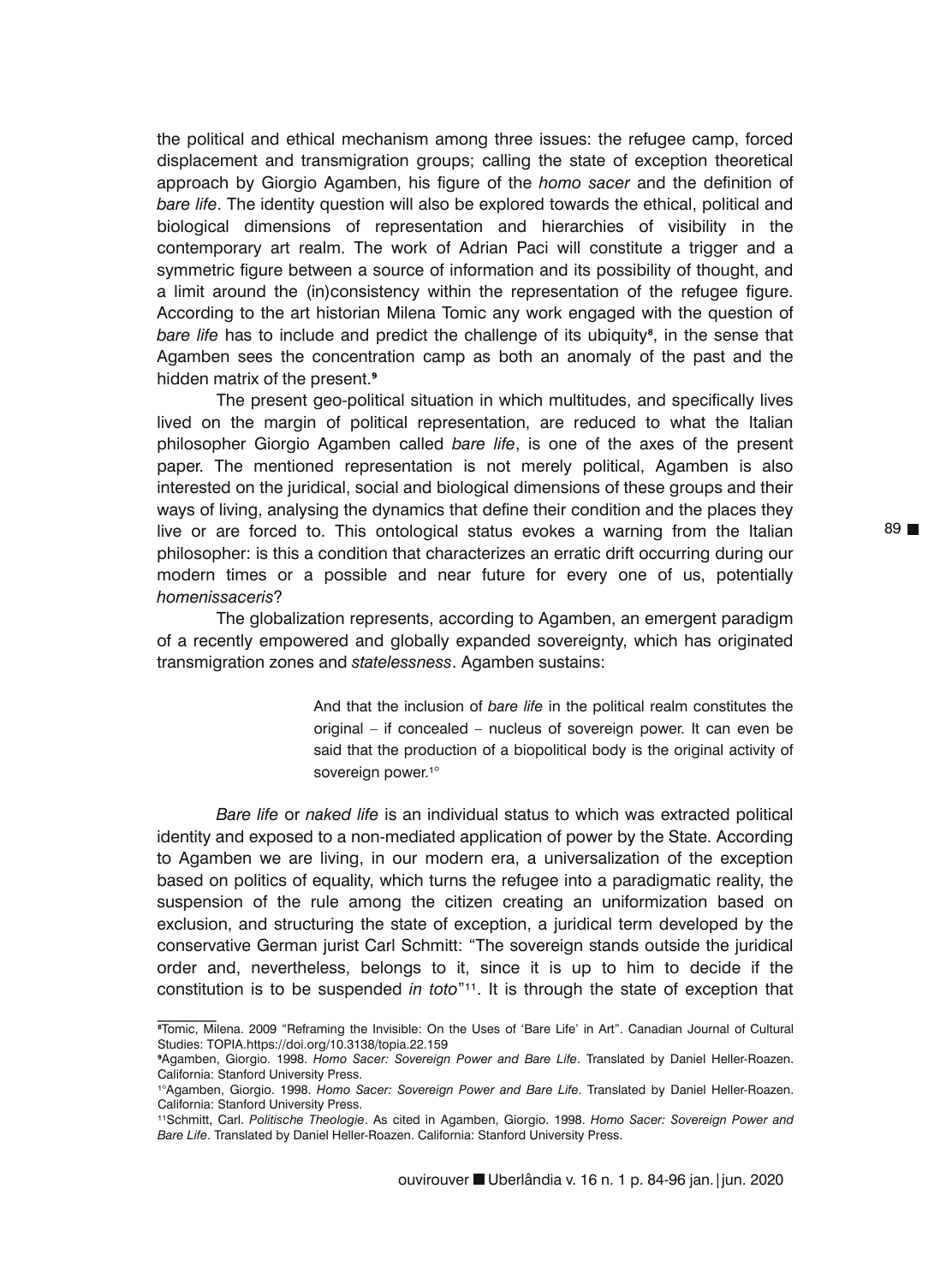appears the divisive possibility to suspend the norm. This suspension creates the edifice of exception, as it is through its dynamic and structured form that a relation is kept with the rule, which includes the exception because it does not belong to it. The juridical terms that define the refugee camp, according to Schmitt, are the state of siege or of emergency and the martial law, conditions that go back to the referred suspension, validating it. The rule, in the sovereign exception, appears as pure potency, built on a suspension of the current reference.

In the realm of political representation Agamben illuminates the question of the exception bringing the French philosopher Alan Badiou, who developed a distinction theory, turning it in into a political language. Badiou corresponds membership to presentation, whereas the inclusion is connected to representation (re-presentation). This means that a term *belongs* to a situation if it is presented and accounted as part of a unity of that given situation (in political terms, these are individuals as long as they belong to a society). On the other hand, one can say that a term is *included* in a given situation if it is represented within the metastructure, wich is the State. In this second approach the structure of the situation counts as a unity and Agamben points, as an example, to the condition of the individuals depending on a recoding system by the State into electors. Badiou designates as *normal* a term that is, simultaneously, presented and represented which means that he is both a member and is included. As *excrescent* a term that is represented but not presented, which is then included in a situation without belonging to it. And finally the French philosopher defines the term *singular* as something that is presented but not represented, which therefore belongs without being included. Following a fourth figure Badiou includes on his methodological structure, we can situate the sovereign exception as a dimension on which the singularity is represented as such, therefore as unrepresentable. What cannot be included in any case, is included in the form of exception.<sup>12</sup>

In order to understand the state of exception, Agamben brings out the figure of the *homo sacer*, who is built on a real basis of a non-transcendental sacred, a historical figure of the Roman law, who was once a citizen and is diminished to the status of *bare life*. This transition, which dispossesses the individual of basic rights towards the law and the State, is made possible by a sovereign regulation. The *homo sacer* can be killed without any consequence for the act of his murder, without even being considered a homicide, and by anyone. The individual becomes, through this process, a mere biological entity without the possibility of transcendence. The status of the *homo sacer* resides on the violence to which he finds himself exposed and caught. This violence, which constitutes one of the central axes of this paper, is based on a double exclusion, withholding itself from both political and divine law, and into which the *homo sacer* is brought to, being arrested into this layered and opaque dimension. Agamben's adoption of the term *sacer* is not precisely connected with religious realm as it is with the separation, *sacer* holds to being set apart. The philosopher develops an interpretation of the *sacred* as an autonomous figure in order to understand if the latter can contribute for an answer about the original structure of the *politica*. This politics, which is referred to the Roman law,

 $\mathcal{L}=\mathcal{L}$ 

¹²Agamben, Giorgio. 1998. *Homo Sacer: Sovereign Power and Bare Life*. Translated by Daniel Heller-Roazen. California: Stanford University Press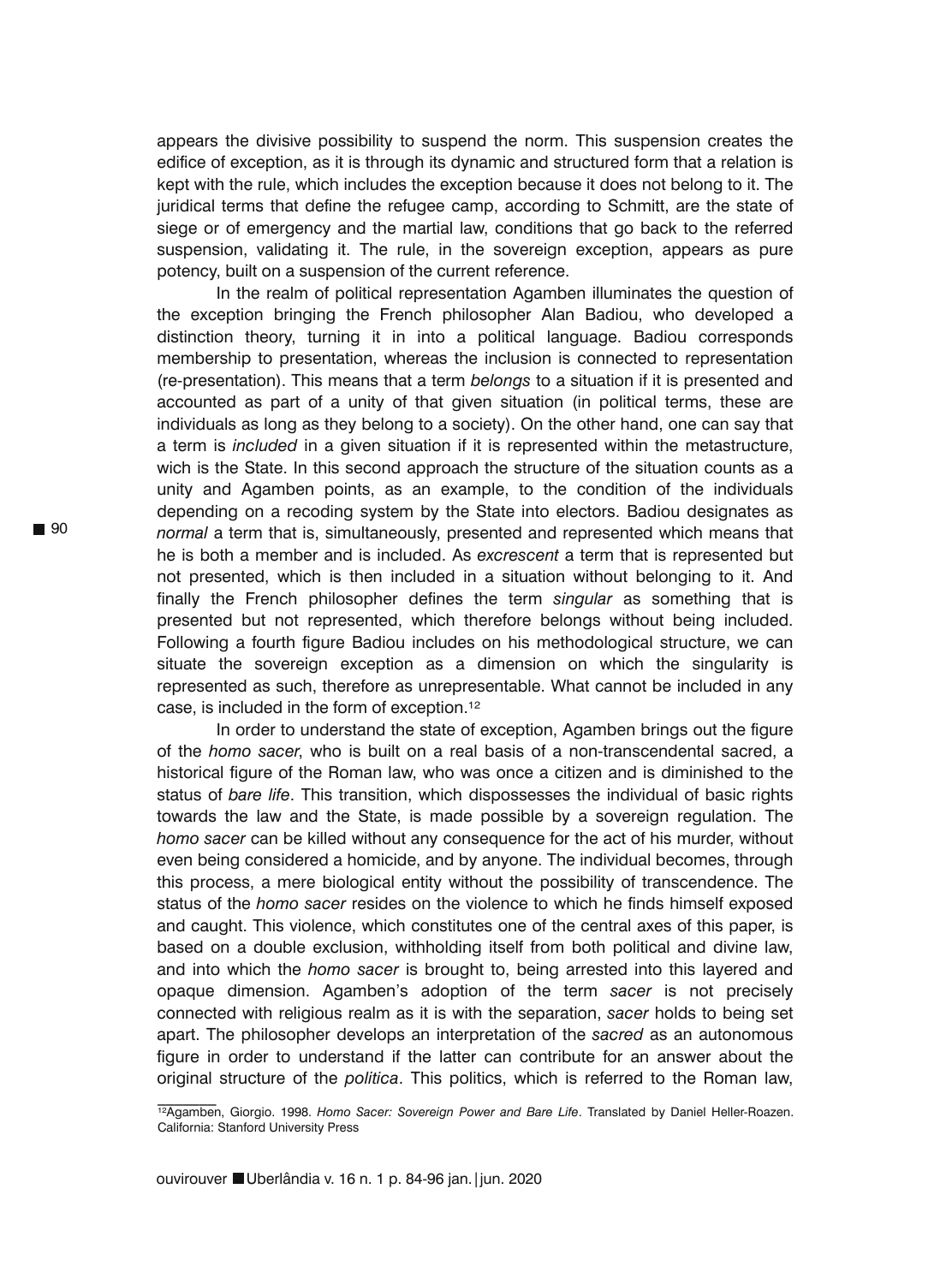occupies a place that "precedes distinction, between the sacred and the profane, between the religious and the juridical." $13$  It is amidst this place prior to distinction that one can locate the refugee camp within its dynamical mechanism, as well as the displaced individuals and transmigration groups. On the sacred life, Agamben structures the *sacratio*, unifying two subjects: the unpunishability of killing and the exclusion of sacrificed<sup>14</sup>, which as on object of reflection for us, constitutes an important political and ethical question and thought, around the type of identity possibly built on this proposition.

# **5. Identity making processes**

We will explore this subject with a lens on the human rights historical and political structure and its consequences and fragilities in a modern globalized era. We believe that for a rigorous and wide comprehension on the identity making process on our subject it will be necessary to look over the original conception of the human rights, on a political and historical scope, since it is intimately connected with the definition of citizen and defines the political ground for the transmigration phenomenon during the last centuries.

On the 1789 Declaration of the Rights of Man and the Citizen adopted in France, an important source of the Universal Declaration of the Human Rights, both terms – man and citizen - appeared isolated, which on Agamben's and other scholars view can help connecting the concepts previously studied – *homo sacer* and *bare life* – with the identity making process subject. This connection points to a direct link between man and birth and citizen and nationality.

In order to introduce and address the identity making processes question, we will have to elaborate on the definitions around the terms *citizen* and *man*, expressed on the declaration of the human rights of 1789 with the title *Déclaration des droits de l'Homme et du Citoyen*:

> Art. 2: Le but de toute association politique est la conservation des droits naturels et imprescriptibles de l'homme(...) art. 3: le principe de toute souveraineté reside essentiellement das la nation<sup>15</sup>

One can say that according to these two articles the juridical validity here expressed occurs insofar as an individual is born in a specific place, which stands for his natural life. Therefore the legal source of a human right is strictly connected to the birth location, excluding foreigners, displaced individuals or refugees, yet still referring on a macro-sphere to the human rights. It is also necessary to point the connection between sovereignty and nation expressed on the second article mentioned above.

The term nation has in its etymological source the Latin prefix *nascere* (to be  $\mathcal{L}$ 

¹³Agamben, Giorgio. 1998. *Homo Sacer: Sovereign Power and Bare Life*. Translated by Daniel Heller-Roazen. California: Stanford University Press

<sup>14</sup>Agamben, Giorgio. 1998. Homo Sacer: Sovereign Power and Bare Life. Translated by Daniel Heller-Roazen. California: Stanford University Press

<sup>&</sup>lt;sup>15</sup>Déclaration dês Droits de l'Homme et Du Citoyen. 1789. Paris. Acessed November 18, 2018. https://www.conseil-constitutionnel.fr/le-bloc-de-constitutionnalite/declaration-des-droits-de-l-homme-et-ducitoyen-de-1789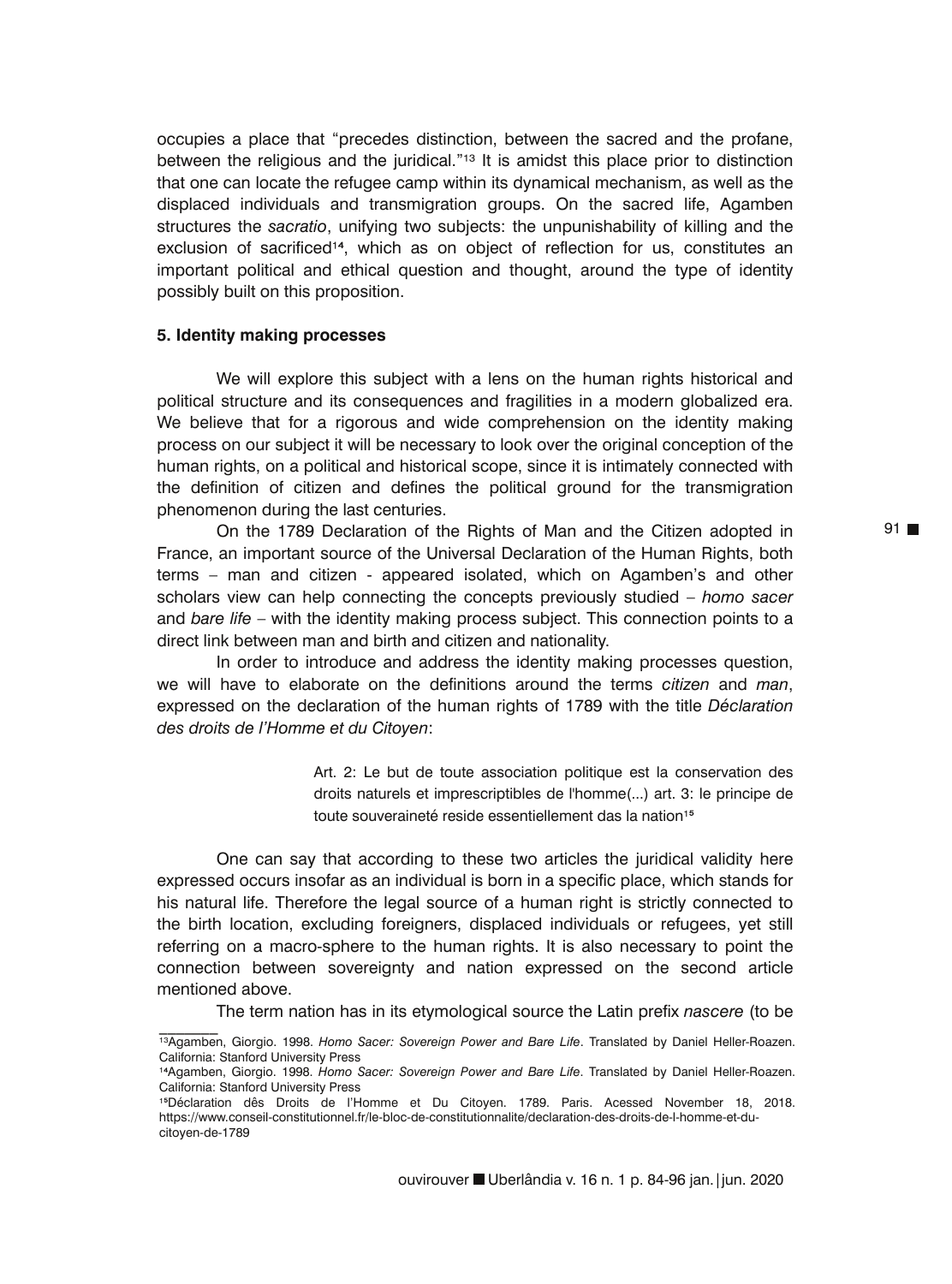born), and one can advance with the hypothesis that the Declaration of the Rights of the Man and the Citizen, which has as an original feature the birth location, empowered, according to this linguistic structure, the appearance and autonomy of the sovereignty. Following this hypothetical thought this would have possibly sustained the juridical realm of the state-nations with radical political and ethical consequences during the last centuries. Going back to Agamben, the philosopher also looks through the linguistic ambivalence expressed in the mentioned declaration:

> It is not explicit here if both terms express two autonomous realities or an unitary system, in which the first is included on the second and, in this case, what kind of relationships exist between them.<sup>16</sup>

We have therefore a vulnerable ambiguity around the conceptualization of the terms, insofar as it is not clear, within this title, when does an individual occupies the place of a citizen or a man. The undefined meaning, ethical and political sphere of the refugee would origin a crisis during the XX century that has thickened into an insecure and opaque field towards an era of globalized security that remains detached from a rigorous and inclusive vision and conceptualization of the refugee status.

Once related, before the Declaration of the Rights of the Man, with the royal authority and law system, citizenship is now addressed to the nationality realm and it is from this citizen sphere that a new status of life, the *birth life*, is nominated. This status is in itself the new origin and foundation of sovereignty and will serve as a method of identification of *les* membres du soverain (members of the sovereign).<sup>17</sup>

On the first chapter, entitled *General Provisions* of the Statute of the Office of the United High Commissioner for Refugees written in 1951, and still in force, it is explicit the target of this entity work: "The work of the High Commissioner shall be of an entirely non-political character; it shall be humanitarian and social and shall relate, as a rule, to groups and categories of refugees." $18$  It is important to underline the relationship between the political absent in this document and the residual fissure among the figures of the citizen and man explored above and corresponding rights or their absence, as well as its present consequences.

#### **6. Unspoken Invisible Hierarchies**

As we have seen the refugee, the asylum seeker, the displaced, and the zones they occupy or are forced to go, show a sphere of indistinction in legal, juridical and ethical representation and now we will approach the way artists are thinking and engaging with this phenomenon. First we have to establish a limit between the legal, juridical and ethical representation and the visual or imagistic

 $\mathcal{L}=\mathcal{L}$ 

<sup>&</sup>lt;sup>16</sup>Agamben, Giorgio. 1998. *Homo Sacer: Sovereign Power and Bare Life*. Translated by Daniel Heller-Roazen. California: Stanford University Press

<sup>&</sup>lt;sup>17</sup>Agamben, Giorgio. 1998. *Homo Sacer: Sovereign Power and Bare Life*. Translated by Daniel Heller-Roazen. California: Stanford University Press

<sup>&</sup>lt;sup>18</sup>United Nations High Commisisioner for Refugees. 1951. "Statute of the United Nations High Commisisioner for Refugees". Chapter 1 General Provisions.Acessed on November 18, 2018.

https://www.unhcr.org/3b66c39e1.pdf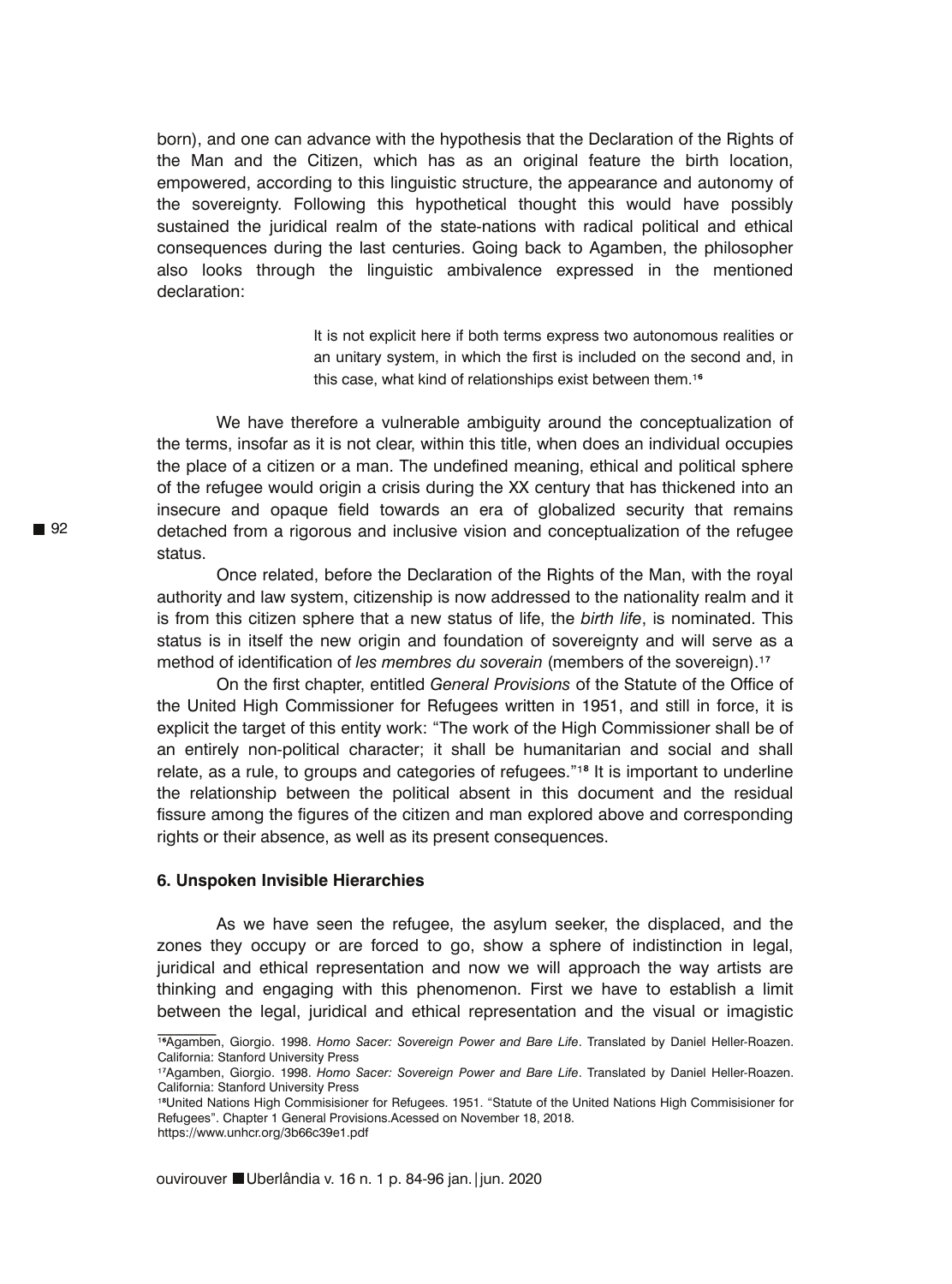one. Nonetheless they are intertwined we will, on this final moment of the essay, focus on the visual sphere, advancing however that the imagistic production on this realm may affect, positively and negatively the lack of legal, juridical and ethical representation described above. This influence brings the subject of visibility to the discussion, as both media and artistic imagery production may build a possibility of turning the sphere of indistinction to the visible realm. This domain is, however, a very sensible one, as we are witnessing examples, both from media and contemporary art, that transform the sphere into a visible spectacle, of apparent involvement, or even a denser and more opaque invisibility, already sustained by the ethical and juridical complexification contained on the dimension of *bare life*, and its possible representation.

Within the sphere of contemporary art we have various ways of proceeding and acting towards the subject here approached. Artists are working with facts, simulated fictions, or a speech that is situated in a middle point in between, as we've seen with Adrian Paci's, *Centro di Permanenza Temporanea*, where the artist casts real refugees and also non-professional actors. The Albanian artist developed another project entitled *The Column*, where a team of real Chinese workers is hired to sculpt a column from a marble block, which is first extracted in China. This videoformat work shows us the journey, since the extraction, of a marble block towards Italy and the transformation onto a Romanesque column that will never be erected. On a working boat we are able to follow the group of Chinese workers sculpting the column on a long boat trip crossing seas.

> Beautification of tragedy results in pictures that ultimately reinforce our passivity towards the experience they reveal. To aestheticize tragedy is the fastest way to anaesthetize the feelings of those who are witnessing it. Beauty is a call to admiration, not to action.<sup>19</sup>

On this article Ingrid Sischy is pointing her critique towards photography and a tendency to portray and present tragedy in a way that, instead of generating action or reflection, is increasingly calling for a neutralized admiration. One could say that projects such as Pacis' *Centro di Permanenza Temporanea* would also contribute to this anesthetization of the sensible, for the reasons that he is casting immigrants, which in a way could contribute to crystalize their political status, or even by reproducing scenarios and dynamics lived by the portrayed individuals. By hiring non-professional actors one could say that there is a distant or indifferent approach by the artist, and that the work would even subvert the ethical conditions of the real, on a spectacle of the invisible. This representational approach would reduce the subject to a symbolic gesture, creating a mimetic depiction that, from our point of view, would constitute a reductionist and redundant thought, within a sphere of the simulation. This is a dimension in which we do not include Adrian Paci's project but covers a wide range of recent artistic experiences. *Simulationist* projects tend to be devoid of a requalification of the relations of power that we have been exploring, portraying a reality or group of participants in a scale of direct affinities, emptied of rigorous or pertinent reflections on the individual, its condition or the physical and  $\frac{1}{2}$ 

<sup>19</sup>Sischy, Ingrid. 1991 'Photography: Good Intentions', The New Yorker: September 9.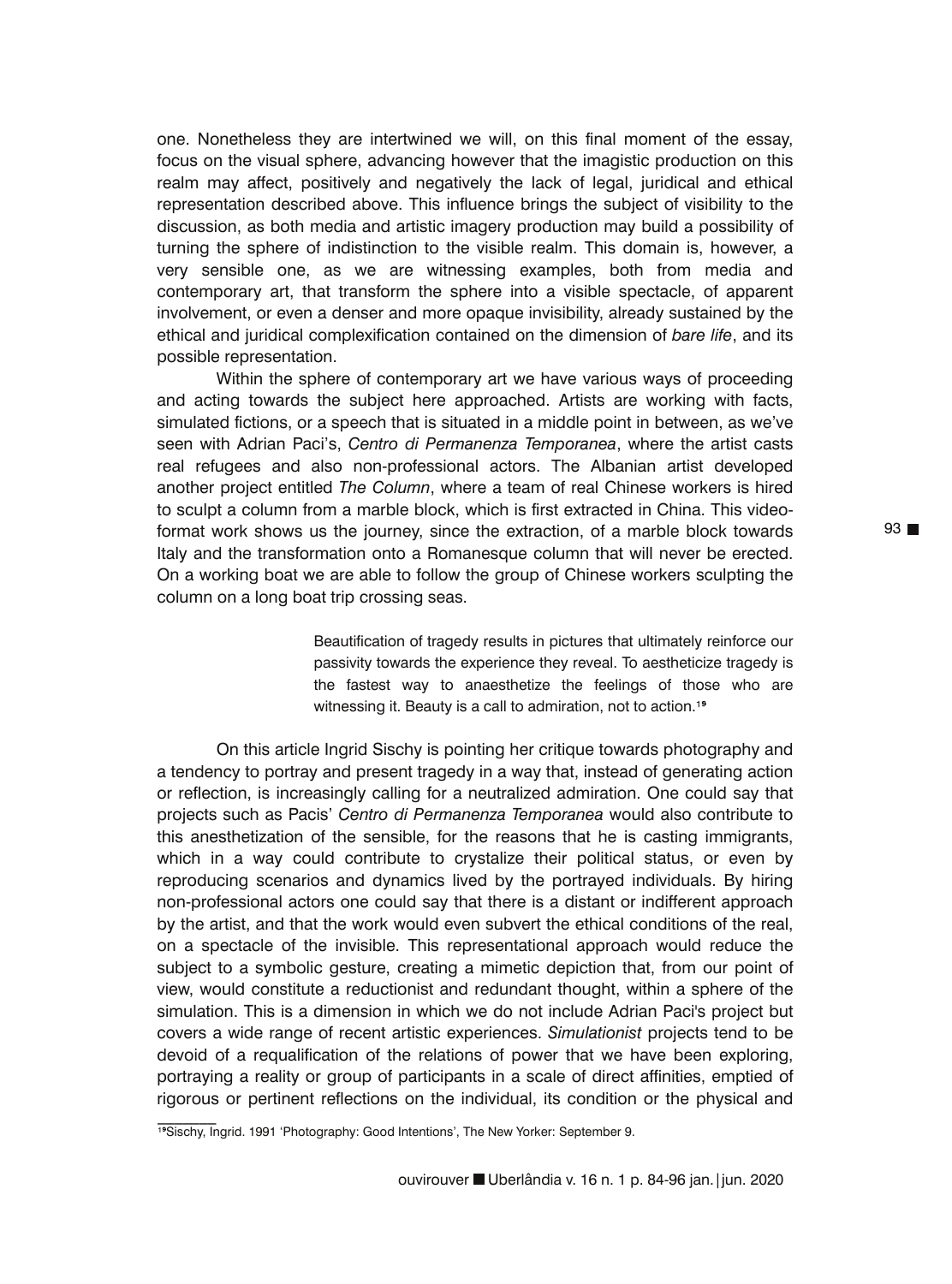political place he occupies, creating an excessive aesthetization. We suggest another way of analysing the situation, which is a continuous thought that comes from the link between fact, fiction and memory.

As we have seen fiction means to forge not to feign, according to Rancière's vision, and it is within the forging and manufacturing dimension that we locate Paci's work, when it concerns to the production of meaning and identity. "Memory is the work [*oeuvre*] of fiction", continues Rancière and we have to remember another project by Adrian Paci where he records his daughter when she was 4 years old. During the video, entitled *Albanian Stories*, we can listen and watch Jolanda Paci describing and portraying, in a fictional way, the family experience of the final period lived in Albania, before their exile in Italy, escaping the political conflict that was ravaging their own country. Considering visibility as a scheme that defines what can be seen one can say that the visual speech has the potentiality to distort reality and create invisibilities, as well as the opposite. It is within the mediation between individuals, laws and the states that we can reorganize the visibility domain, turning the representational realm more equitable, by working with facts and forging our reality.

## **7. Conclusion**

As we have been mentioning, and at this moment within a final reflection purpose, the production of identity related to the migration phenomena is based on a double political bond that transports a remarkable ambiguity. It is, first of all, from a terminological and political fissure that this secular drift is initiated, as we have seen reagarding the Declaration of the Rights of Man and the Citizen. These inaugurate a terrain conducive to the legal vacuum and juridical norm of exception in which refugees live, as well as to the structuring of the respective state of *bare life*.

An attempt has been made in the course of this essay to ascertain the degree of involvement of contemporaneous artists with this phenomenon and, at this moment, a hypothesis still unequalized should be launched: the ethical fissure on the status of *bare life* and potential influence on the artistic gesture itself. If the figure of the refugee and his *nomos* and place, include a zone of indistinction and with it carry an irrepresentability, by the political questions that we have advanced, what is the degree of their influence in the process and artistic reflection?

From the point of view of instiutitions and contemporary exhibition hierarchies, there is a direct influence, at a level that is sometimes subversive and that makes the phenomenon invisible, and other times there is a pluralistic and integrative approach, which is also worthy of our attention here. Even so, the dimension we are interested in refer to is the artistic gesture and desire, the author's *devenir*²° and whether it is socially conditioned by the political and ethical dominance that undermines the phenomenon and which we have previously addressed. We will use the french form *devenir*, with the approach proposed by Gilles Deleuze, as a "*process of desire*", a potentiality of change that adresses a different future already containend in an immanent past gesture or thought.

And it is in this sense that we move forward with a new double ground,

²°Deleuze, Gilles. 1980. *Milles Plateaux*. Paris: Les Éditions de Minuit.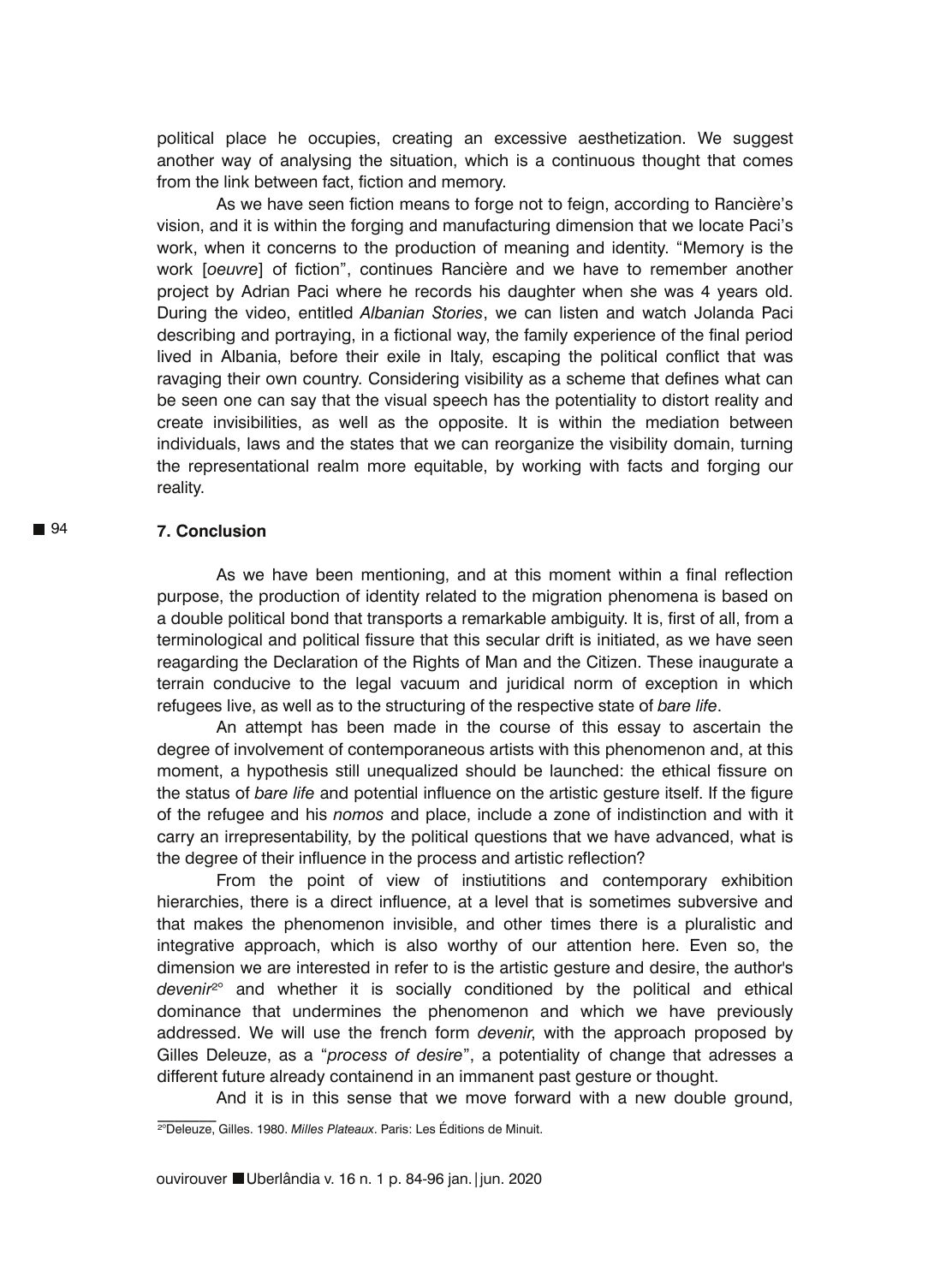where we can see proposals and approaches that we call here as *simulators* or *factographers*. The second dimension does not exclude the fictional approach and is where, as an example, we would include Adrian Paci's *Centro di Permaneza Temporaneo*. Even if it contains the etymon *fact*, this is a dimension that is governed by the redefinition of the dynamics and constraints between reality and prevailing structures, such as the law or the State. It is an approach where we include a possible forge and manufacturing between the political relations that *(un)shelter* us, proposed by Rancière, and hierarchies of representation and visibility.

The choice of the etymon is explained by the inclusion, in the artistic gesture, of documents, supports and factual circumstances, in whose reality we find the proximity of the conflicts that surround us. Although the theme chosen for this essay is a fertile ground on social and scientific proposals and studies, from our experience results a question whose approach deserves continuity and requires reflection at an academic level. It is the question of the artisic *devenir*, of the intimate root of the *thought-gesture* dimension and structures that influence it. Is this quasi-ancestral sphere of political influence contained in the inaugural artistic gesture?

We point, in advance, to a terrain related to a psychological layer, both at a macro-social and individual level, which directly influences the production and the authoral need. It is also a point that relates to the historicity and production of colective memory, which at political levels become fundamental in the identity making processes. About the *simulationist* practices, it should be noted that they may be based on erratic divergences insufficiently absorved or practiced, from a social and aesthetical analysis point of view of the author's experience, possibly contaminated by the timeless historical-political constraints.

#### **7. References**

Agamben, Giorgio. 1998. Homo Sacer: Sovereign Power and Bare Life. Translated by Daniel Heller-Roazen. California: Stanford University Press.

Augé, Marc. 1992. Non-Places: An Introduction to Anthropology of Supermodernity. London: Verso.

Buergel, Roger 2005. "documenta12: Leitmotifs". Acessed November 18 https://www.documenta12.de/en/leitmotive.html .

Déclaration des Droits de l'Hommeet du Citoyen. 1789. Paris. Acessed November 18, 2018. https://www.conseil-constitutionnel.fr/le-bloc-de-constitutionnalite/declaration-des-droits-de-l-homme-etdu-citoyen-de-1789

Deleuze, Gilles. 1980. Milles Plateaux. Paris: Les Éditions de Minuit.

Demos, T. J. 2013. The Migrant Image: The Art and Politics of Documentary during Global Crisis. Duke University Press: Durham & London. https://doi.org/10.1215/9780822395751

Foucault, Michel. 1977. Discipline and Punish: The Birth of Prison. Translated by Alan Sheridan. New York: Random House.